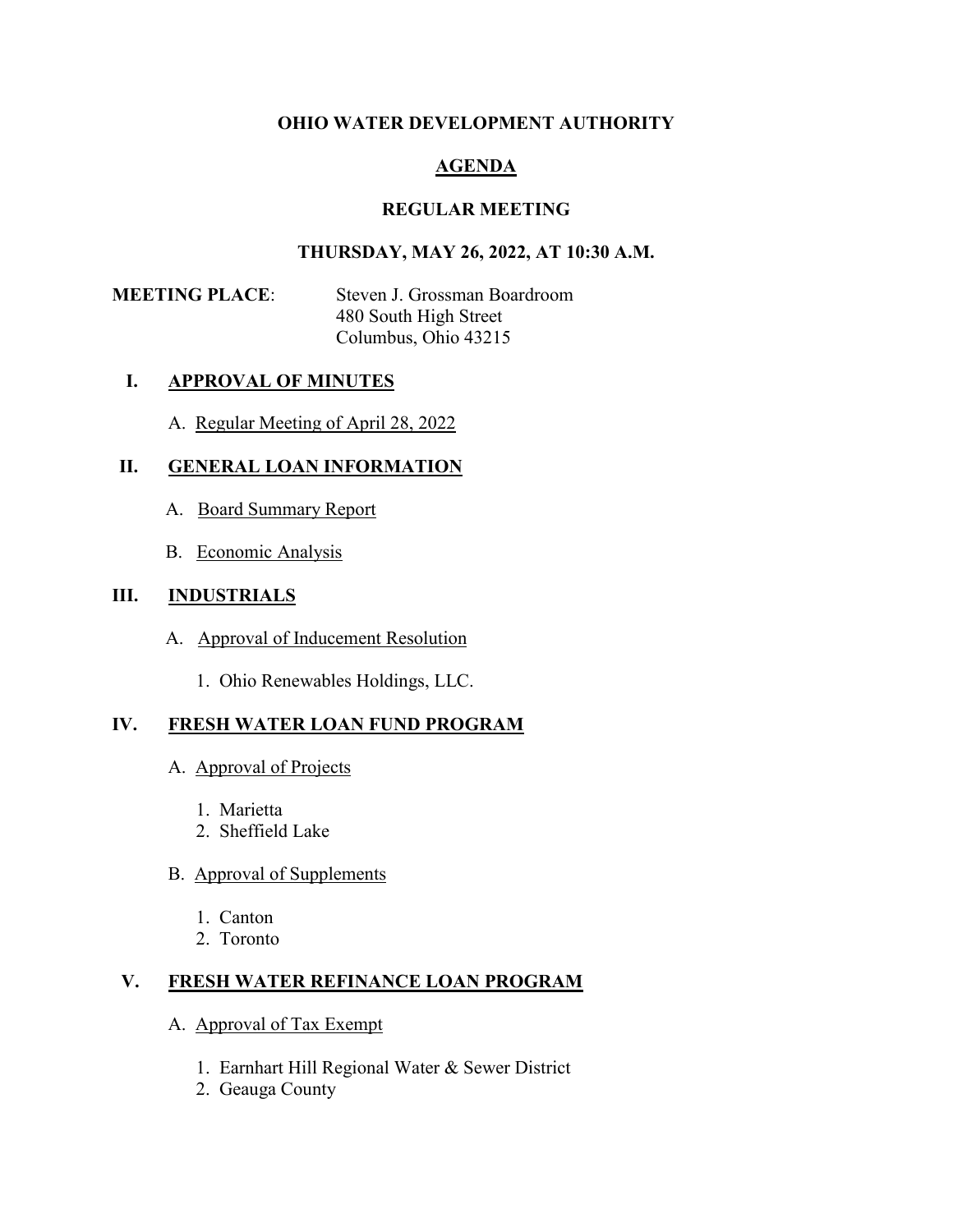- 3. Logan County
- 4. Logan County
- 5. New Holland
- 6. New Holland
- 7. New Holland
- 8. Shawnee
- 9. Vinton
- 10. Vinton

## B. Approval of Taxable

1. Beach City

# **VI. DRINKING WATER ASSISTANCE LOAN FUND PROGRAM**

#### A. Approval of Projects

- 1. Ayersville Water & Sewer District
- 2. Del-Co Water Company
- 3. Gallia County Rural Water Association
- 4. Gallia County Rural Water Association
- 5. Lorain
- 6. Old Straitsville Water Association
- 7. Rittman
- 8. Toronto
- 9. Toronto

#### B. Modification of Loan Terms

1. Nevada

## **VII. WATER POLLUTION CONTROL LOAN FUND PROGRAM**

- A. Approval of Projects
	- 1. Circleville
	- 2. Franklin County
	- 3. Jackson Center
	- 4. Lebanon
	- 5. Manchester
	- 6. Northwestern Water & Sewer District
	- 7. St. Marys
	- 8. Toronto
	- 9. Willoughby